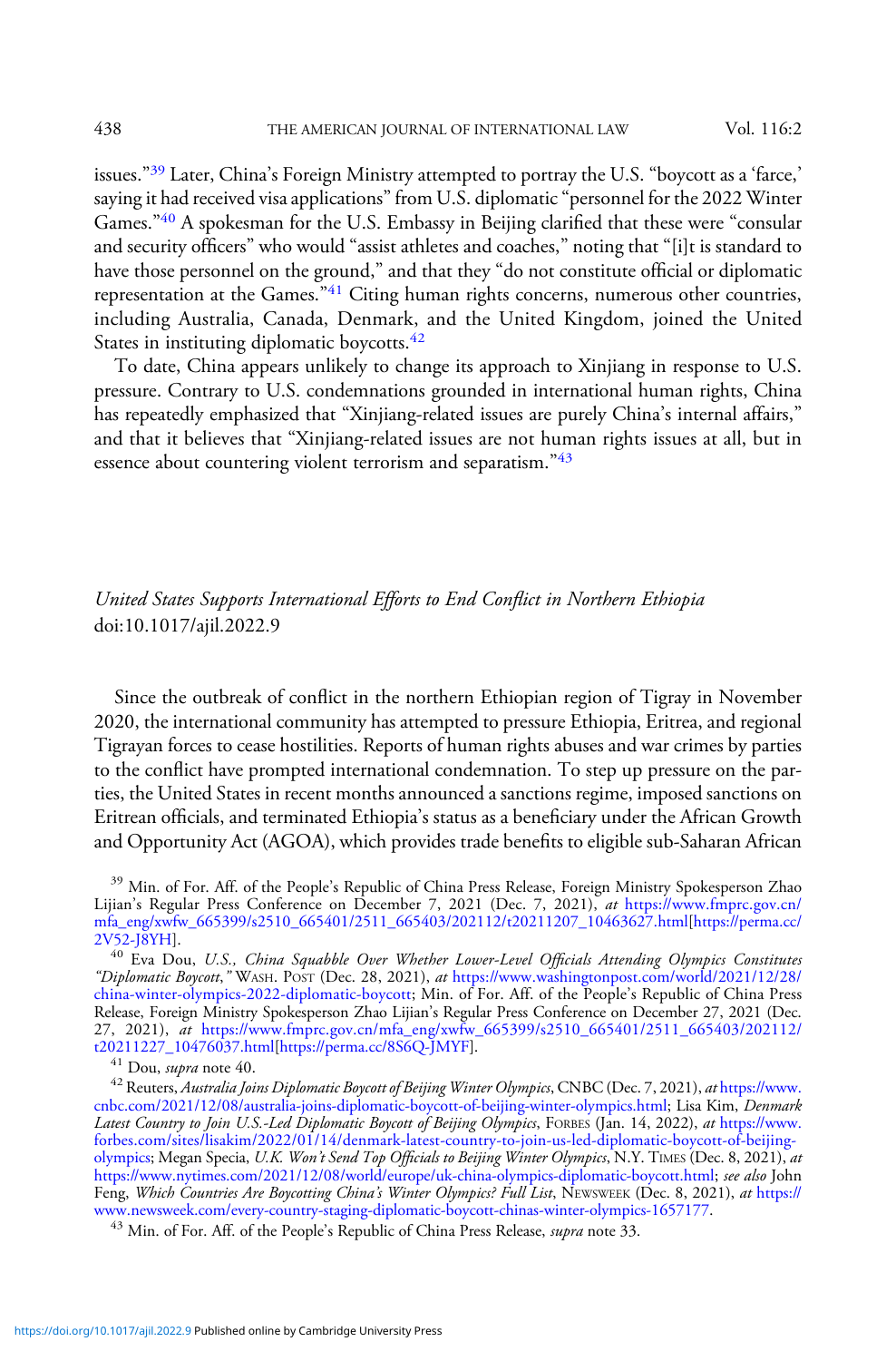countries. In late March, the Ethiopian government announced a humanitarian ceasefire to permit aid delivery into Tigray.

The election of Ethiopian Prime Minister Abiy Ahmed in 2018 "marked the beginning of a political transition" for Ethiopia, which had been governed by a "coalition of ethno-regional parties" called the Ethiopian People's Revolutionary Democratic Front (EPRDF) since 1991.<sup>1</sup> The Tigray Peoples' Liberation Front (TPLF) had long dominated the EPRDF, despite the fact that Tigrayans make up only seven percent of Ethiopia's population.<sup>2</sup> Repression by the EPRDF prompted several years of protests led by Ethiopia's"largest ethnic group, the Oromo, and by members of the second largest group, the Amhara,"<sup>3</sup> and brought Abiy, "the EPRDF's first Oromo leader," to power with promises of reform.<sup>4</sup> Abiy's "government released political prisoners, removed terrorist designations on opposition groups, . . . loosened media and civil society restrictions," and prosecuted former officials for abuses and corruption.<sup>5</sup> Abiy won the Nobel Peace Prize in 2019 for his efforts, especially his negotiation of an end to a long-running border dispute with Eritrea, which borders the Tigray region.<sup>6</sup>

There were increasing frictions, however, between Abiy and the TPLF. In 2019, Abiy "led a merger of the EPRDF's ethno-regional parties and allied ones into a new Prosperity Party," and "[t]he TPLF objected and refused to join."<sup>7</sup> In 2020, Abiy's government cited the ongoing COVID-19 pandemic to justify "postpon[ing] the general elections that were scheduled for August 2020 and extend[ing] its term—an act that the TPLF dismissed as unconstitutional,"<sup>8</sup> and "[i]n September 2020, the Tigrayans defied  $\dots$  Abiy by going ahead with regional parliamentary elections."<sup>9</sup> Abiy "called the regional vote illegal but said the government would not respond with force."<sup>10</sup>

The conflict erupted on November 4, 2020 when TPLF "forces attacked a federal military base in Tigray in what they called a pre-emptive strike against federal forces preparing to attack them from a neighboring region," and Abiy then ordered military action against Tigray.<sup>11</sup> The fighting split forces along ethnic lines, and Eritrean forces intervened on the side of Abiy's government.<sup>12</sup> Fighting continued in the subsequent months. In June 2021, Tigrayan forces retook their regional capital and pushed the central government's forces out of

<sup>1</sup> LAUREN PLOCH BLANCHARD, CONG. RES. SERV., R46905, ETHIOPIA'S TRANSITION AND THE TIGRAY CONFLICT 1–3 (2021), *at* https://crsreports.congress.gov/product/pdf/R/R46905.

<sup>2</sup> Id. at 3.<br><sup>3</sup> Id.; see also Declan Walsh & Abdi Latif Dahir, *Why Is Ethiopia at War with Itself?*, N.Y. TIMES (Jan. 12, 2022), at https://www.nytimes.com/article/ethiopia-tigray-conflict-explained.html.

<sup>4</sup> BLANCHARD, *supra* note 1, at 3.<br><sup>5</sup> Id. at 3–4.<br><sup>6</sup> Norwegian Nobel Comm. Press Release, The Nobel Peace Prize for 2019 (Oct. 11, 2019), *at* [https://www.](https://www.nobelprize.org/prizes/peace/2019/press-release) [nobelprize.org/prizes/peace/2019/press-release.](https://www.nobelprize.org/prizes/peace/2019/press-release) But see Nobel Body Criticizes Ethiopian Prime Minister, a Peace Prize Winner, Over Tigray War, NPR (Jan. 13, 2022), at [https://www.npr.org/2022/01/13/1072860337/](https://www.npr.org/2022/01/13/1072860337/nobel-peace-prize-ethiopian-prime-minister)<br>nobel-peace-prize-ethiopian-prime-minister.

<sup>7</sup> BLANCHARD, *supra* note 1, at 4.<br><sup>8</sup> *Id.* at 5.<br><sup>9</sup> Walsh & Dahir, *supra* note 3.<br><sup>10</sup> Giulia Paravicini, *Ethiopia's Tigray Holds Regional Election in Defiance of Federal Government*, REUTERS (Sept. 8, 2020), at [https://www.reuters.com/article/us-ethiopia-politics/ethiopias-tigray-holds-regional-election-in-de](https://www.reuters.com/article/us-ethiopia-politics/ethiopias-tigray-holds-regional-election-in-defiance-of-federal-government-idUSKBN25Z35S)fi-

<sup>11</sup> Walsh & Dahir, supra note 3; see also BLANCHARD, supra note 1, at 6 (discussing the outbreak of violence). <sup>12</sup> BLANCHARD, supra note 1, at 6.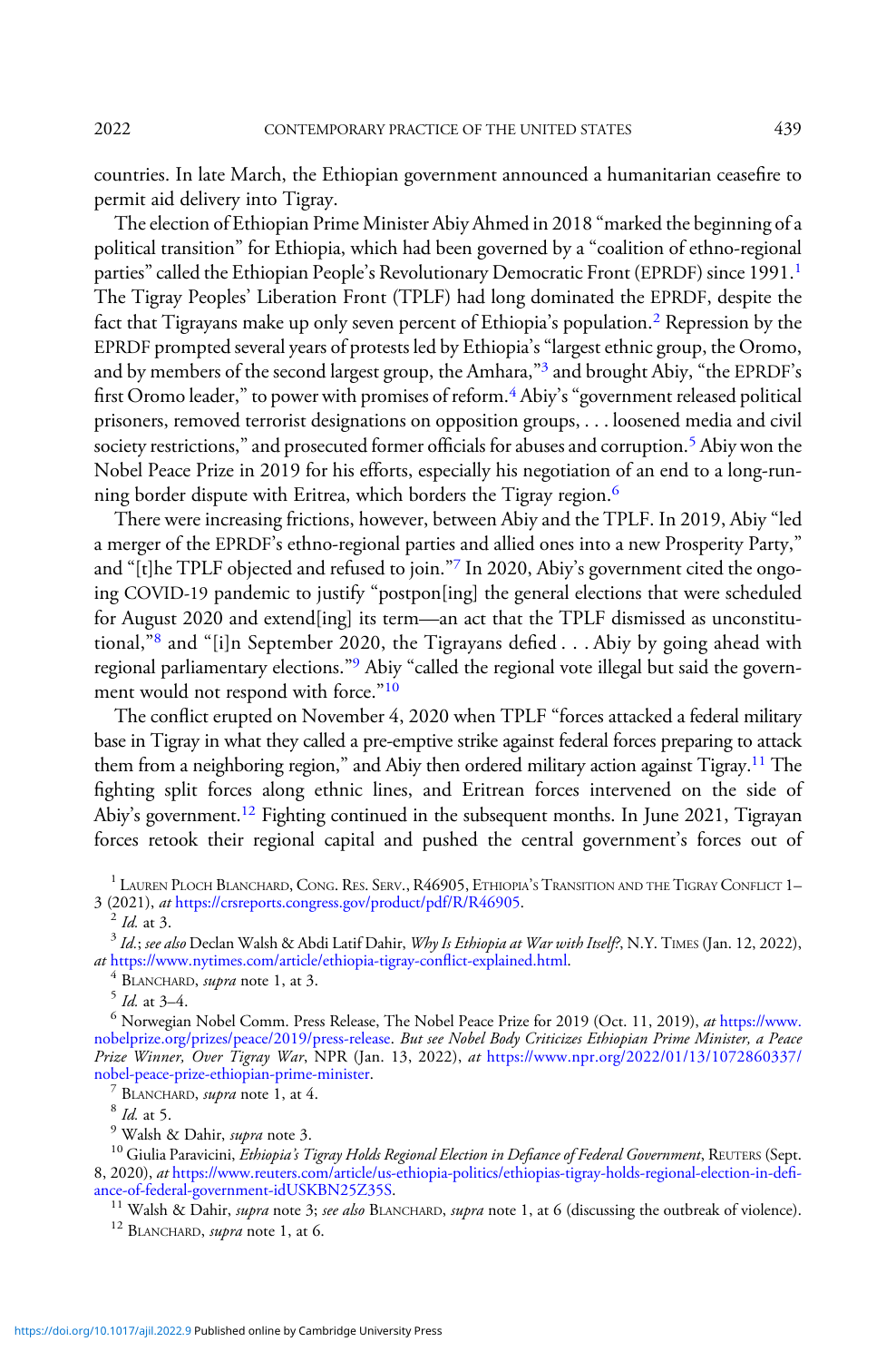Tigray.13 The conflict escalated in November 2021 when Tigrayan forces marched toward the Ethiopian capital of Addis Ababa, $14$  prompting the United States and other countries to urge their citizens to depart the country.<sup>15</sup> The U.S. State Department warned, "There are no plans to fly the U.S. military into Ethiopia to facilitate evacuations or replicate the contingency effort we recently undertook in Afghanistan, which was a unique situation for many reasons."<sup>16</sup> In an ultimately successful effort to stop the Tigrayan force's advance, Abiy called on civilians to take up arms, went to the front lines, and deployed armed drones reportedly acquired from the United Arab Emirates, Turkey, and Iran.<sup>17</sup> Amidst improving security conditions, on February 15, Ethiopia's parliament voted to lift the state of emergency declared in November.<sup>18</sup>

Since the outbreak of the conflict, the international community, including the United States, has repeatedly called on the parties to cease hostilities.<sup>19</sup> The African Union (AU) has played a leading role in mediation efforts in the region, deploying AU High Representative for the Horn of Africa region and former Nigerian president Olusegun Obasanjo.<sup>20</sup> Both the United States and the United Nations have expressed support for the AU efforts.<sup>21</sup>

The need to end the conflict has become more urgent as the humanitarian situation in Ethiopia has deteriorated. In August, UN Secretary-General António Guterres reported to the Security Council that two million people had been forced from their homes, 400,000 live in famine-like conditions, 100,000 children face life-threatening malnutrition, and 5.2

<sup>14</sup> Walsh & Dahir, *supra* note 3.<br><sup>15</sup> Conor Finnegan & Luis Martinez, *US, Others Warn Citizens in Ethiopia to Leave as Prime Minister Heads to* Front Lines, ABC NEWS (Nov. 24, 2021), at [https://abcnews.go.com/Politics/us-warn-citizens-ethiopia-leave-](https://abcnews.go.com/Politics/us-warn-citizens-ethiopia-leave-prime-minister-heads/story?id=81354078)

<sup>16</sup> U.S. Dep't of State Press Release, Briefing with Senior State Department Officials on the Situation in Ethiopia and Ongoing Efforts to Encourage the Departure of U.S. Citizens (Nov. 22, 2021), at [https://www.](https://www.state.gov/briefing-with-senior-state-department-officials-on-the-situation-in-ethiopia-and-ongoing-efforts-to-encourage-the-departure-of-u-s-citizens/) state.gov/briefing-with-senior-state-department-offi[cials-on-the-situation-in-ethiopia-and-ongoing-efforts-to-](https://www.state.gov/briefing-with-senior-state-department-officials-on-the-situation-in-ethiopia-and-ongoing-efforts-to-encourage-the-departure-of-u-s-citizens/)

<sup>17</sup> Abdi Latif Dahir, Ethiopia Says It Recaptured Strategic Towns From Rebels, N.Y. TIMES (Dec. 7, 2021), at [https://www.nytimes.com/2021/12/07/world/africa/ethiopia-tigray-civil-war.html;](https://www.nytimes.com/2021/12/07/world/africa/ethiopia-tigray-civil-war.html) Declan Walsh, Ethiopian Leader Heads to Front Line as War Threatens to Widen, N.Y. TIMES (Nov. 25, 2021), at [https://www.nytimes.](https://www.nytimes.com/2021/11/25/world/africa/ethiopia-abiy-troops-battlefront.html) [com/2021/11/25/world/africa/ethiopia-abiy-troops-battlefront.html](https://www.nytimes.com/2021/11/25/world/africa/ethiopia-abiy-troops-battlefront.html); Declan Walsh, Foreign Drones Tip the Balance in Ethiopia's Civil War, N.Y. TIMES (Dec. 20, 2021), at [https://www.nytimes.com/2021/12/20/world/](https://www.nytimes.com/2021/12/20/world/africa/drones-ethiopia-war-turkey-emirates.html)<br>africa/drones-ethiopia-war-turkey-emirates.html.

<sup>18</sup> Ethiopia Parliament Votes to Lift State of Emergency Early, AL JAZEERA (Feb. 15, 2022), at https://www.alja-<br>zeera.com/news/2022/2/15/ethiopia-parliament-votes-to-lift-state-of-emergency.

<sup>19</sup> See, e.g., UN Security Council Press Release, Security Council Press Statement on Ethiopia, UN Doc. SC/14691 (Nov. 5, 2021), at [https://www.un.org/press/en/2021/sc14691.doc.htm;](https://www.un.org/press/en/2021/sc14691.doc.htm) U.S. Dep't of State Press Release, The Urgent Need to End the Conflict in Ethiopia (Nov. 4, 2021), at [https://www.state.gov/the-urgent-need-to-end](https://www.state.gov/the-urgent-need-to-end-the-conflict-in-ethiopia)the-confl[ict-in-ethiopia](https://www.state.gov/the-urgent-need-to-end-the-conflict-in-ethiopia) [\[https://perma.cc/TSL2-NLVG\]](https://perma.cc/TSL2-NLVG); USAID Press Release, U.S.-EU Joint Statement on the Humanitarian Emergency in Tigray (June 10, 2021), at [https://www.usaid.gov/news-information/press-releases/](https://www.usaid.gov/news-information/press-releases/jun-10-2021-us-eu-joint-statement-humanitarian-emergency-tigray)<br>jun-10-2021-us-eu-joint-statement-humanitarian-emergency-tigray [https://perma.cc/F2PA-9NYT].

<sup>20</sup> UN Security Council Press Release, Voicing Support for African Union's Peace Efforts in Ethiopia, Security Council Speakers Urge Political Dialogue Between Parties to Prevent Disaster, UN Doc. SC/14693 (Nov. 8,<br>2021), *at* https://www.un.org/press/en/2021/sc14693.doc.htm.

<sup>21</sup> See, e.g., id.; U.S. Dep't of State Press Release, supra note 16.

 $^{13}$  Id.; see also Declan Walsh, How Local Guerilla Fighters Routed Ethiopia's Powerful Army, N.Y. TIMES (July 11, 2021), at [https://www.nytimes.com/2021/07/11/world/africa/tigray-guerrilla-](https://www.nytimes.com/2021/07/11/world/africa/tigray-guerrilla-fighers-ethiopia-army.html)fighers-ethiopia-army.html; Walsh & Dahir, *supra* note 3.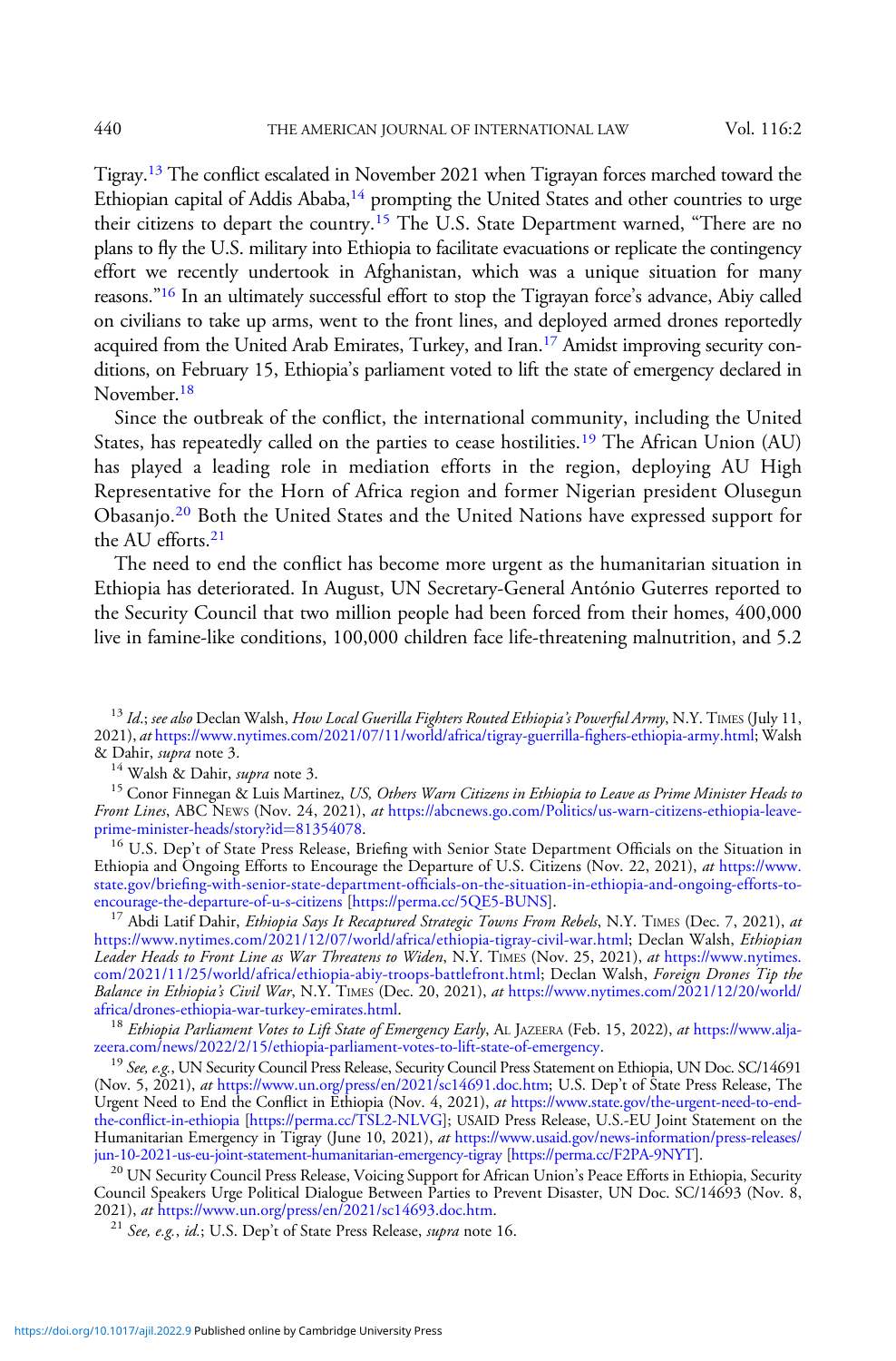million people in Tigray alone need humanitarian assistance.<sup>22</sup> On September 30, Ethiopia expelled seven UN officials, including representatives of the UN Children's Fund and the UN Office for the Coordination of Humanitarian Affairs, accusing them of "'meddling' in Ethiopia's internal affairs."<sup>23</sup> Guterres denounced the expulsions as "inconsistent with Ethiopia's obligation under the United Nations Charter and the fundamental principles of international civil service."<sup>24</sup>

The international community has expressed particular concern about human rights abuses committed by the parties.<sup>25</sup> Over the summer, the UN high commissioner for human rights conducted a joint investigation with the Ethiopian Human Rights Commission, $^{26}$  into "alleged human rights violations and abuses and violations of international humanitarian law committed by all parties to the conflict in the Tigray Region."<sup>27</sup> Their report, released on November 3, 2021,"found serious abuses and violations of human rights, humanitarian, and refugee law, committed by the [Ethiopian National Defense Force], [Eritrean Defense Force], [Tigray Special Forces] and allied militia, [Amhara Special Forces] and allied militia, as well as other affiliate [s] to various parties to the conflict," and the investigators noted that they had "reasonable grounds to believe that a number of these violations may amount to crimes against humanity and war crimes, which require further investigations to ensure accountability."<sup>28</sup> The report identified specific instances of human rights violations, including the killing of more than one hundred civilians in the town of Axum in the Tigray region

<sup>22</sup> UN Security Council Press Release, At Least 400,000 "Living in Famine-Like Conditions" in Ethiopia's Tigray Region, Secretary-General Tells Security Council, Calling for End to Hostilities, UN Doc. SC/14614 (Aug. 26, 2021), at https://www.un.org/press/en/2021/sc14614.doc.htm.

<sup>23</sup> Sammy Westfall, Rachel Chason & Felicia Sonmez, *Ethiopia Expels U.N. Officials Amid Signs of Famine in the* Tigray Region, WASH. POST (Oct. 1, 2021), at https://www.washingtonpost.com/world/2021/09/30/ethiopia-<br>tigray-united-nations-famine.

 $t^{\gamma_{24}}$ UN Security Council Press Release, Secretary-General Denounces Ethiopia's Expulsion of Senior United Nations Officials as Security Council Delegates Differ on Potential Response, UN Doc. SC/14657 (Oct. 6,<br>2021), *at* https://www.un.org/press/en/2021/sc14657.doc.htm.

<sup>25</sup> See, e.g., U.S. Dep't of State Press Release, Reports of Human Rights Abuses, Atrocities, and Destruction in Amhara and Afar Regions (Dec. 12, 2021), at [https://www.state.gov/reports-of-human-rights-abuses-atrocities](https://www.state.gov/reports-of-human-rights-abuses-atrocities-and-destruction-in-amhara-and-afar-regions/)[and-destruction-in-amhara-and-afar-regions](https://www.state.gov/reports-of-human-rights-abuses-atrocities-and-destruction-in-amhara-and-afar-regions/) [[https://perma.cc/H66T-WT4J\]](https://perma.cc/H66T-WT4J); U.S. Dep't of State Press Release, Reports of Mass Detentions, Killings, and Forced Expulsions in Western Tigray (Dec. 17, 2021) at [https://www.](https://www.state.gov/reports-of-mass-detentions-killings-and-forced-expulsions-in-western-tigray) [state.gov/reports-of-mass-detentions-killings-and-forced-expulsions-in-western-tigray](https://www.state.gov/reports-of-mass-detentions-killings-and-forced-expulsions-in-western-tigray) [\[https://perma.cc/J3BP-](https://perma.cc/J3BP-5SPP)[5SPP\]](https://perma.cc/J3BP-5SPP); Joseph R. Biden, Jr., Statement on the Situation in Ethiopia, 2021 DAILY COMP. PRES. DOC. 442 (May

26, 2021). <sup>26</sup> Some commentators have expressed concerns about the report, and specifically the involvement of the Ethiopian Human Rights Commission, which reports to the Ethiopian government. See Chidi Odinkalu, Paulos Tesfagiorgis, Alex de Waal & Delia Burns, Neither Impartial Nor Independent: The Joint UN-EHRC Human Rights Investigation in Tigray, WORLD PEACE FOUND. (Oct. 11, 2021), at [https://sites.tufts.edu/reinven](https://sites.tufts.edu/reinventingpeace/2021/10/11/neither-impartial-nor-independent-the-joint-un-ehrc-human-rights-investigation-in-tigray/)[tingpeace/2021/10/11/neither-impartial-nor-independent-the-joint-un-ehrc-human-rights-investigation-in](https://sites.tufts.edu/reinventingpeace/2021/10/11/neither-impartial-nor-independent-the-joint-un-ehrc-human-rights-investigation-in-tigray/)[tigray](https://sites.tufts.edu/reinventingpeace/2021/10/11/neither-impartial-nor-independent-the-joint-un-ehrc-human-rights-investigation-in-tigray/); Mehari Taddele Maru, There Is Need for a Truly Independent Probe into Ethiopia Abuses, AL JAZEERA (Nov. 24, 2021), at [https://www.aljazeera.com/opinions/2021/11/24/there-is-need-for-a-truly-independent-probe](https://www.aljazeera.com/opinions/2021/11/24/there-is-need-for-a-truly-independent-probe-into-ethiopia-abuses)[into-ethiopia-abuses](https://www.aljazeera.com/opinions/2021/11/24/there-is-need-for-a-truly-independent-probe-into-ethiopia-abuses); Declan Welsh, "I Didn't Expect to Make It Back Alive": An Interview with Tigray's Leader, N.Y. TIMES (July 3, 2021), at https://www.nytimes.com/2021/07/03/world/africa/tigray-leader-interview-ethio-<br>pia.html.

<sup>27</sup> Report of the Ethiopian Human Rights Commission (EHRC)/Office of the United Nations High Commissioner for Human Rights (OHCHR) Joint Investigation into Alleged Violations of International Human Rights, Humanitarian and Refugee Law Committed by All Parties to the Conflict in the Tigray Region of the Federal Democratic Republic of Ethiopia 7 (2021), at [https://ehrc.org/download/ehrc-ohchr](https://ehrc.org/download/ehrc-ohchr-joint-investigation-report-on-tigray-conflict)[joint-investigation-report-on-tigray-con](https://ehrc.org/download/ehrc-ohchr-joint-investigation-report-on-tigray-conflict)flict.<br><sup>28</sup> *Id.* at 5.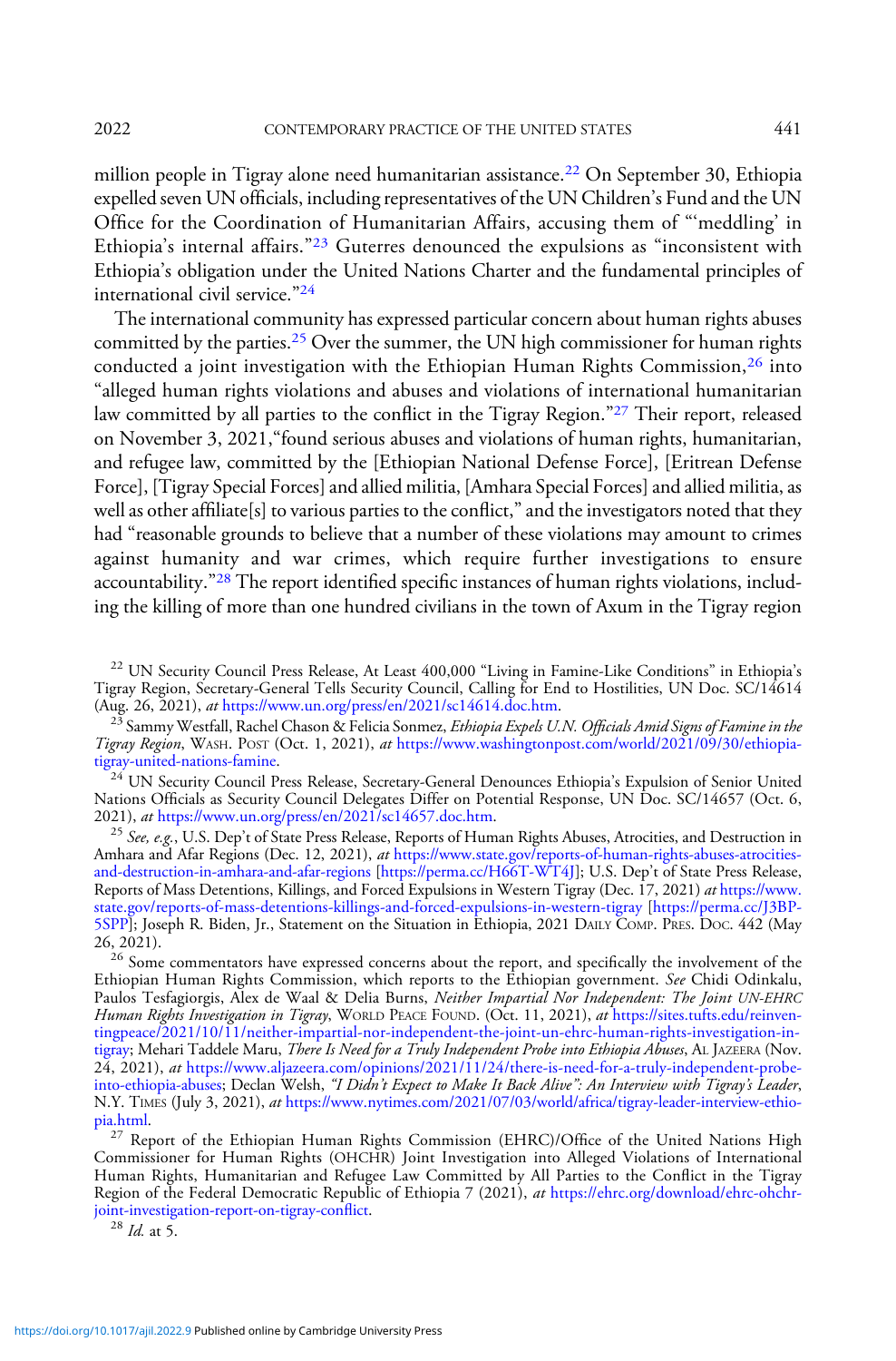by Eritrean forces on November 28, 2020, and the killing of more than two hundred ethnic Amharas by Tigrayan police and militia in the town of Maikadra on November 9, 2020.29

The United States and fifteen other countries released a statement commending the "impartial and transparent" investigation, despite "considerable challenges" the investigators faced in accessing "places, people and documentation."<sup>30</sup> The statement warned that "the human toll of the conflict will continue to mount" and called "on all parties to immediately cease hostilities, end impunity for attacks on humanitarian personnel, and cease other actions that continue to hinder the delivery of urgent life-saving assistance to the people impacted" while also "enter[ing] into negotiations without preconditions on a durable ceasefire and commit[ting] to achieving a durable peace, underscored by justice and accountability, that will enable future efforts towards reconciliation."31

In recent months, the United States has stepped up concrete efforts to pressure the parties to end the conflict by establishing an economic sanctions regime and suspending Ethiopia's participation in the AGOA. Citing the International Emergency Economic Powers Act, the National Emergencies Act, and the Immigration and Nationality Act, President Joseph R. Biden Jr. issued Executive Order 14,046 in September 2021 declaring a national emergency with regard to the conflict, noting that it"threaten[s] the peace, security, and stability of Ethiopia and the greater Horn of Africa region."<sup>32</sup> The order authorized the secretary of the treasury to impose sanctions on, among others, the governments involved in the conflict, military or security forces operating in northern Ethiopia, and persons engaged in or complicit in human rights abuses, threats to security, obstructing humanitarian assistance, or a variety of other harmful actions in northern Ethiopia.<sup>33</sup>

The White House framed the sanctions as targeting those "responsible for, or complicit in, prolonging the conflict, obstructing humanitarian access, or preventing a ceasefire," while promising that the United States would "seek to ensure personal remittances to non-sanctioned persons, humanitarian assistance to at-risk populations, and longer-term assistance programs and commercial activities that address basic human needs continue to flow to Ethiopia and the greater Horn of Africa region through legitimate and transparent channels."<sup>34</sup> Although the Treasury Department did not immediately impose sanctions pursuant to the order, when asked about the timing for sanctions, a senior administration official noted

 $^{29}$  *Id.* at 2, 30.<br><sup>30</sup> U.S. Dep't of State Press Release, Joint Statement on the Release of the OHCHR-EHRC Joint Investigation (Nov. 6, 2021), *at* <https://www.state.gov/joint-statement-on-the-release-of-the-ohchr-ehrc-joint-investigation><br>[https://perma.cc/GB7B-FR9A].<br> $^{31}$  *Id.* 

<sup>&</sup>lt;sup>32</sup> Exec. Order No. 14,046, 86 Fed. Reg. 52,389 (Sept. 21, 2021).  $33$  Id. at 52,389–90. The United States previously imposed Global Magnitsky sanctions on an Eritrean military official. U.S. Dep't of Treasury Press Release, Treasury Sanctions Eritrean Military Leader in Connection with Serious Human Rights Abuse in Tigray (Aug. 23, 2021), at [https://home.treasury.gov/news/press-releases/](https://home.treasury.gov/news/press-releases/jy0329) [jy0329](https://home.treasury.gov/news/press-releases/jy0329) [\[https://perma.cc/ATT8-RB5T\]](https://perma.cc/ATT8-RB5T).

<sup>&</sup>lt;sup>34</sup> White House Press Release, Fact Sheet: Biden-Harris Administration Actions in Response to Ongoing Crisis in Northern Ethiopia (Sept. 17, 2021), at [https:/](https://www.whitehouse.gov/briefing-room/statements-releases/2021/09/17/fact-sheet-biden-harris-administration-actions-in-response-to-ongoing-crisis-in-northern-ethiopia/)/www.whitehouse.gov/briefi[ng-room/statements-releases/2021/](https://www.whitehouse.gov/briefing-room/statements-releases/2021/09/17/fact-sheet-biden-harris-administration-actions-in-response-to-ongoing-crisis-in-northern-ethiopia/) [09/17/fact-sheet-biden-harris-administration-actions-in-response-to-ongoing-crisis-in-northern-ethiopia](https://www.whitehouse.gov/briefing-room/statements-releases/2021/09/17/fact-sheet-biden-harris-administration-actions-in-response-to-ongoing-crisis-in-northern-ethiopia/) [[https://perma.cc/QA7N-CVT8\]](https://perma.cc/QA7N-CVT8).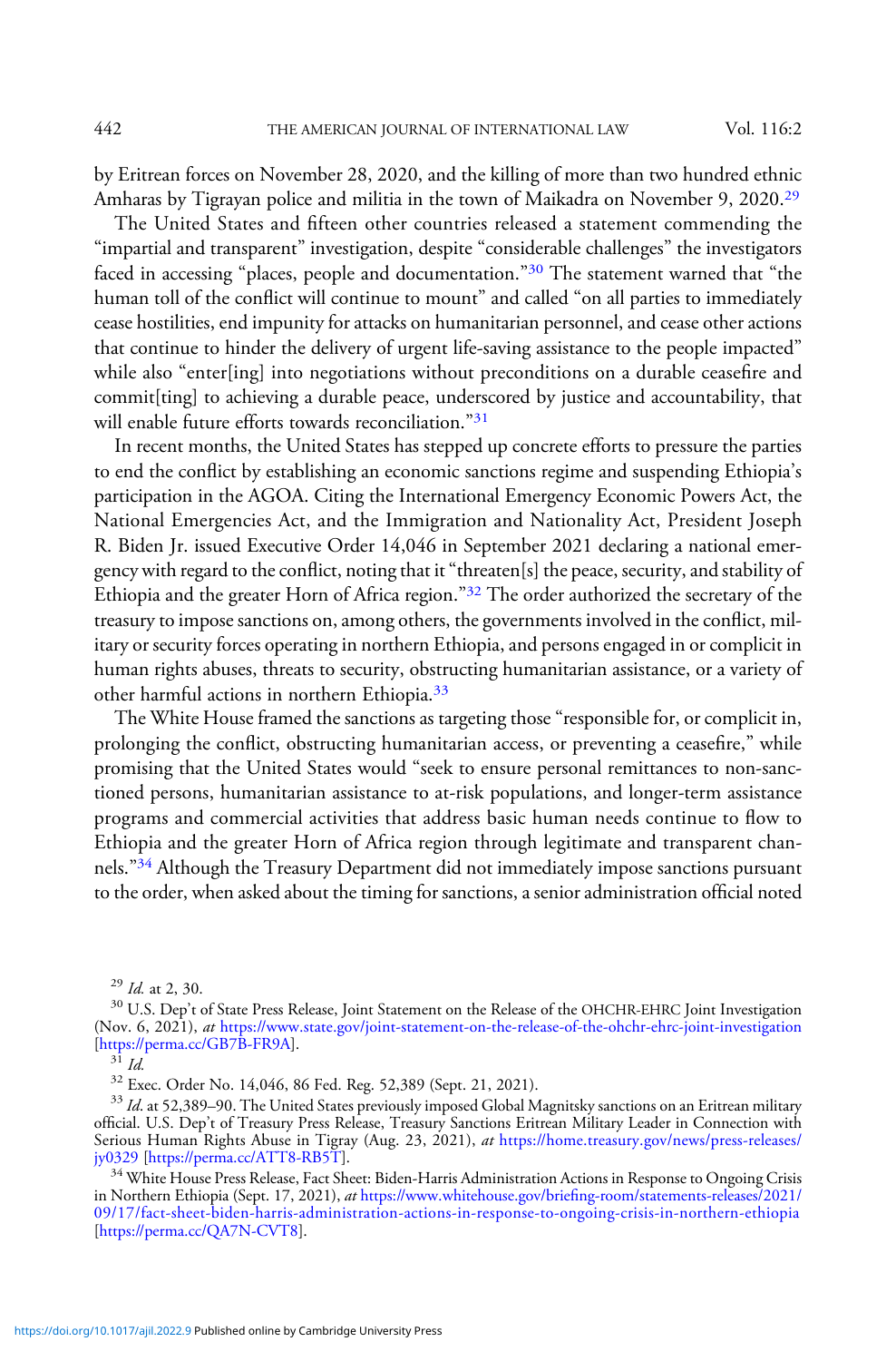2022 CONTEMPORARY PRACTICE OF THE UNITED STATES 443

that "we are looking at weeks, not months," because "[w]e don't want to see this crisis continue to protract out even further."<sup>35</sup>

On November 12, the Treasury Department exercised its authority under the order to sanction Eritrea's military, the political party led by Eritrea's president, and four other individuals and entities linked to the Eritrean president's political party.<sup>36</sup> The Treasury Department noted that the sanctions "target[] Eritrean actors that have contributed to the crisis and conflict, which have undermined the stability and integrity of the Ethiopian state."<sup>37</sup> Noting "diplomatic efforts by AU High Representative Olusegun Obasanjo," the State Department "urge[d] the Government of Ethiopia and the Tigray People's Liberation Front (TPLF) to seize the opportunity to negotiate a cessation of hostilities," and warned that "[i]f the parties fail to make meaningful progress, the United States stands ready to pursue additional sanctions, including against the Government of Ethiopia and the TPLF."<sup>38</sup>

Also in November, Biden notified Congress of his intent to terminate Ethiopia's status as a beneficiary under the AGOA, effective January 1, 2022.<sup>39</sup> Enacted in 2000,<sup>40</sup> the AGOA "provides eligible sub-Saharan African countries with duty-free access to the U.S. market for over 1,800 products, in addition to the more than 5,000 products that are eligible for duty-free access under the Generalized System of Preferences program."<sup>41</sup> To maintain eligibility for the program, "countries must establish or make continual progress toward establishing a market-based economy, the rule of law, political pluralism, and the right to due process," as well as "eliminate barriers to U.S. trade and investment, enact policies to reduce poverty, combat corruption and protect human rights."<sup>42</sup> The Act requires the president to monitor countries' ongoing eligibility and, if they fail to meet the program's requirements, to terminate their beneficiary status after providing sixty days' notice to Congress and the affected country.<sup>43</sup> Biden notified Congress that he intended to suspend Ethiopia "for gross violations of internationally recognized human rights."<sup>44</sup> The Office of the U.S.

<sup>35</sup> White House Press Release, Background Press Call by Senior Administration Officials on Ethiopia (Sept. 17, 2021), at [https://](https://www.whitehouse.gov/briefing-room/press-briefings/2021/09/17/background-press-call-by-senior-administration-officials-on-ethiopia/)www.whitehouse.gov/briefing-room/press-briefings/2021/09/17/background-press-call-by-<br>senior-administration-officials-on-ethiopia [https://perma.cc/5YMM-KTKZ].

 $^{36}$  U.S. Dep't of Treasury Press Release, Treasury Sanctions Four Entities and Two Individuals in Connection with the Crisis in Ethiopia (Nov. 12, 2021), at <https://home.treasury.gov/news/press-releases/jy0478> [\[https://](https://perma.cc/BCN8-TXYT)<br>perma.cc/BCN8-TXYT].

 $\frac{37}{16}$ <br> $\frac{1}{28}$  U.S. Dep't of State Press Release, Imposing Sanctions in Connection with the Conflict in Ethiopia (Nov. 12, 2021), at [https://www.state.gov/imposing-sanctions-in-connection-with-the-con](https://www.state.gov/imposing-sanctions-in-connection-with-the-conflict-in-ethiopia)flict-in-ethiopia [[https://perma.](https://perma.cc/697P-VUXP)<br>cc/697P-VUXP].

 $^{39}$  Joseph R. Biden, Jr., Message to the Congress on Terminating the Designation of Ethiopia, Guinea, and Mali as Beneficiary Sub-Saharan African Countries Under the African Growth and Opportunity Act, 2021 DAILY COMP. PRES. Doc. 915 (Nov. 2, 2021).

<sup>40</sup> Pub. L. No. 106-200 (2000), codified at 19 U.S.C. §§ 3701–3741.<br><sup>41</sup> U.S. Off. of the Trade Rep., *African Growth and Opportunity Act (AGOA), at* [https://ustr.gov/issue-areas/](https://ustr.gov/issue-areas/trade-development/preference-programs/african-growth-and-opportunity-act-agoa) [trade-development/preference-programs/african-growth-and-opportunity-act-agoa](https://ustr.gov/issue-areas/trade-development/preference-programs/african-growth-and-opportunity-act-agoa) [[https://perma.cc/D7YM-](https://perma.cc/D7YM-DTDS)[DTDS](https://perma.cc/D7YM-DTDS)].<br><sup>42</sup> Id.; see also 19 U.S.C. § 3703 (providing eligibility requirements). For more details on the program see,

Cong. Res. Serv., African Growth and Opportunity Act (AGOA) (2022), *available at* [https://sgp.fas.org/](https://sgp.fas.org/crs/row/IF10149.pdf) [crs/row/IF10149.pdf](https://sgp.fas.org/crs/row/IF10149.pdf).<br>
<sup>43</sup> 19 U.S.C. § 2466a(3).<br>
<sup>44</sup> Biden, *supra* note 39. Biden also indicated his intent to terminate "Guinea, for not having established, or not

making continual progress toward establishing, the protection of the rule of law and of political pluralism" and "Mali, for not having established, or not making continual progress toward establishing, the protection of the rule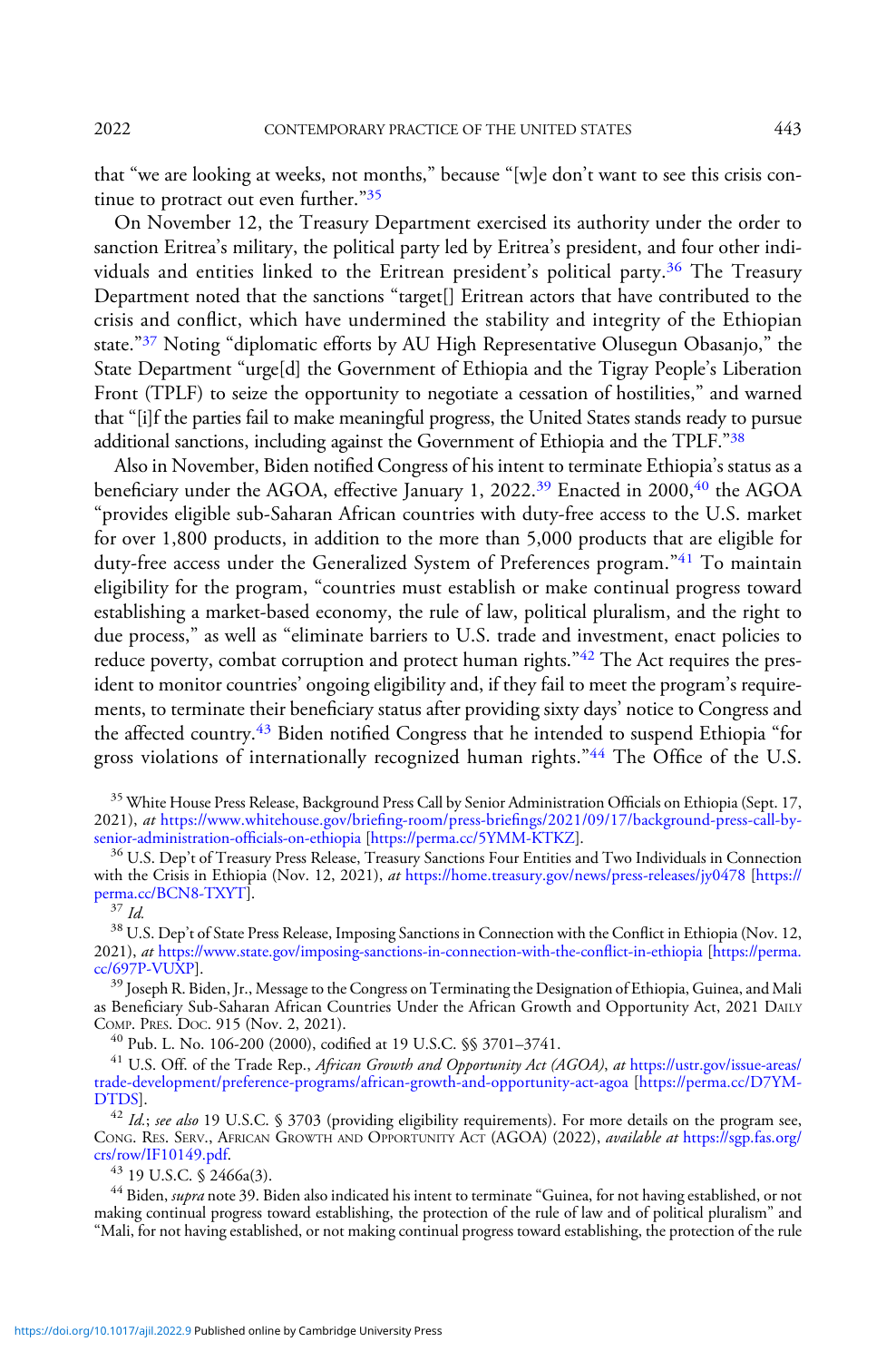Trade Representative announced on January 1, 2022 that the suspension had taken effect, but noted that Ethiopia "has clear benchmarks for a pathway toward reinstatement" and pledged to "work with" the Ethiopian government "to achieve that objective."<sup>45</sup>

Congressional reaction to Ethiopia's termination has been mixed. House Foreign Affairs Committee Chairman Gregory W. Meeks (D-NY) supported the decision, noting that "Congress has always been clear: governments that commit gross violations of human rights, fail to make progress on reforms, and shun the rule of law should not enjoy AGOA's benefits."<sup>46</sup> On the other hand, Sen. Chris Van Hollen (D-MD) and Congresswoman Karen Bass (D-CA), who chair subcommittees on Africa, urged Biden to reconsider the decision, expressing concern that the termination "will be counterproductive and disproportionately harm the most vulnerable Ethiopians without contributing to the cessation of hostilities" and urging the administration to allow Ethiopia more time to return to compliance.  $47$ 

Ethiopia protested the termination. The Ethiopian trade ministry said in a statement that Ethiopia was "saddened over the decision" and asserted that "Ethiopia is carrying out various initiatives aimed at bringing peace and stability, political consensus and economic development in addition to conducting reforms in line with the longstanding relationship between the two countries.<sup>"48</sup> For its part, the Ethiopian Foreign Ministry called the termination "unjustified intimidation."49

Efforts to bring about both accountability for human rights abuses and an end to the conflict continue. On December 17, 2021, the UN Human Rights Council voted to open an independent investigation into abuses during the conflict.<sup>50</sup> On January 10, after Abiy released some political prisoners, Biden held a call with him to discuss "opportunities to advance peace and reconciliation."<sup>51</sup> Biden "expressed concern that the ongoing hostilities,

<sup>46</sup> House Foreign Affs. Comm. Press Release, Meeks Issues Statement on Administrations Decision to Terminate AGOA Eligibility for Ethiopia, Guinea and Mali (Nov. 2, 2021), at [https://foreignaffairs.house.](https://foreignaffairs.house.gov/press-releases?ID=ED0D2FCF-33FA-44A7-A662-5B4CE35F7743) [gov/press-releases?ID](https://foreignaffairs.house.gov/press-releases?ID=ED0D2FCF-33FA-44A7-A662-5B4CE35F7743)=[ED0D2FCF-33FA-44A7-A662-5B4CE35F7743](https://foreignaffairs.house.gov/press-releases?ID=ED0D2FCF-33FA-44A7-A662-5B4CE35F7743) [<https://perma.cc/9SME-DQNS>].

 $^{47}$  Off. of Senator Van Hollen Press Release, Van Hollen, Bass Urge Administration to Reconsider Ethiopia's Suspension from Critical AGOA Trade Program (Dec. 22, 2021), at [https://www.vanhollen.senate.gov/news/](https://www.vanhollen.senate.gov/news/press-releases/van-hollen-bass-urge-biden-administration-to-reconsider-ethiopias-suspension-from-critical-agoa-trade-program) [press-releases/van-hollen-bass-urge-biden-administration-to-reconsider-ethiopias-suspension-from-critical-agoa-](https://www.vanhollen.senate.gov/news/press-releases/van-hollen-bass-urge-biden-administration-to-reconsider-ethiopias-suspension-from-critical-agoa-trade-program)

<sup>48</sup> Ethiopia Unhappy as U.S. Ends its Duty-Free Access, Assoc. PRESS (Dec. 27, 2021), at [https://apnews.com/](https://apnews.com/article/business-africa-global-trade-kenya-ethiopia-f449cd73a8da5a51ae31898a630f2501?utm_source=dailybrief&utm_medium=email&utm_campaign=DailyBrief2021Dec28&utm_term=DailyNewsBrief)<br>article/business-africa-global-trade-kenya-ethiopia-f449cd73a8da5a51ae31898a630f2501.

<sup>49</sup> Ethiopia Min. of For. Aff. Press Release, Press Statement on the Suspension of Ethiopia from AGOA Eligibility (Nov. 3, 2021), at [https://www.facebook.com/permalink.php?story\\_fbid](https://www.facebook.com/permalink.php?story_fbid=5269748579719009&id=623401301020450)=[52697485](https://www.facebook.com/permalink.php?story_fbid=5269748579719009&id=623401301020450)<br>79719009&id=623401301020450.

<sup>50</sup> Stephanie Nebehay & Emma Farge, U.N. Rights Forum Agrees to Investigate Abuses in Ethiopia, REUTERS (Dec. 18, 2021), at [https://www.reuters.com/world/africa/ethiopia-con](https://www.reuters.com/world/africa/ethiopia-conflict-marked-by-violations-all-sides-mass-arrests-un-2021-12-17/)flict-marked-by-violations-all-sides-mass-arrests-un-2021-12-17.

<sup>51</sup> White House Press Release, Readout of President Biden's Call with Prime Minister Abiy Ahmed of Ethiopia (Jan. 10, 2022), at [https:/](https://www.whitehouse.gov/briefing-room/statements-releases/2022/01/10/readout-of-president-bidens-call-with-prime-minister-abiy-ahmed-of-ethiopia/)/www.whitehouse.gov/briefi[ng-room/statements-releases/2022/01/10/readout-of-pres](https://www.whitehouse.gov/briefing-room/statements-releases/2022/01/10/readout-of-president-bidens-call-with-prime-minister-abiy-ahmed-of-ethiopia/)[ident-bidens-call-with-prime-minister-abiy-ahmed-of-ethiopia](https://www.whitehouse.gov/briefing-room/statements-releases/2022/01/10/readout-of-president-bidens-call-with-prime-minister-abiy-ahmed-of-ethiopia/) [<https://perma.cc/RQ7U-M8AX>]; see also Declan Walsh, On Day Biden Calls Ethiopia's Leader to Urge Peace, a Drone Strike Kills 17, N.Y. TIMES (Jan. 11, 2022), at <https://www.nytimes.com/2022/01/11/world/africa/ethiopia-biden-abiy-ahmed-tigray.html>.

of law, political pluralism, and internationally recognized worker rights, and for not addressing gross violations of internationally recognized human rights." Id.

<sup>&</sup>lt;sup>45</sup> U.S. Off. of the Trade Rep. Press Release, U.S. Terminates AGOA Trade Preference Program for Ethiopia, Mali and Guinea (Jan. 1, 2022), at [https://ustr.gov/about-us/policy-of](https://ustr.gov/about-us/policy-offices/press-office/press-releases/2022/january/us-terminates-agoa-trade-preference-program-ethiopia-mali-and-guinea)fices/press-office/press-releases/2022/janu-<br>ary/us-terminates-agoa-trade-preference-program-ethiopia-mali-and-guinea [https://perma.cc/D9NV-CGFW].